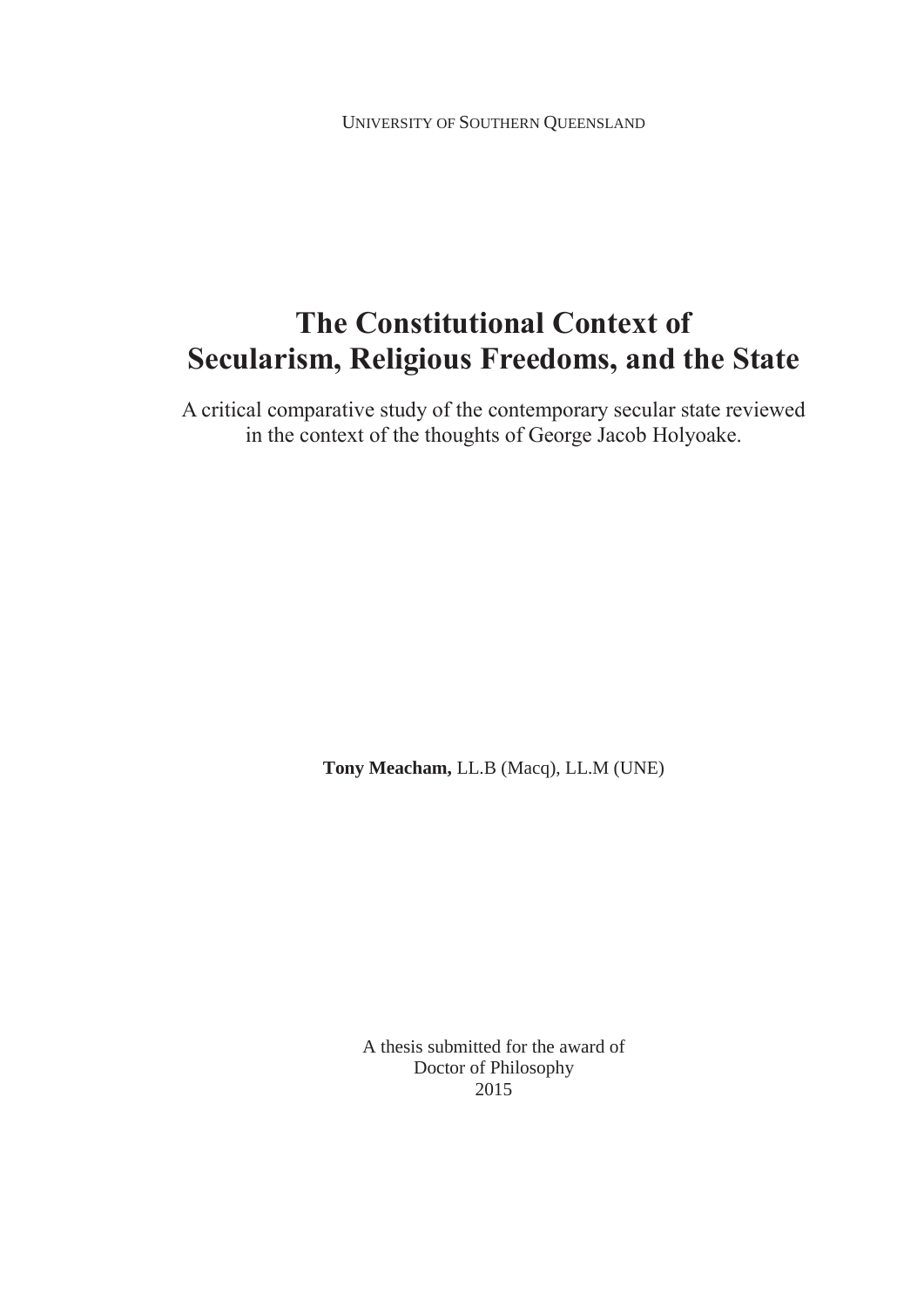#### **ABSTRACT**

Three basic objectives are pursued in this thesis: (a) an analysis of the historical development of secularism and religious freedom across a number of jurisdictions, in the context of the theories regarding secular governance of the English thinker George Jacob Holyoake ; (b) analysis of various constitutional models regarding the relationship between organised religion and the state, through the examination by ultimate courts of issues that have arisen since the drafting of those constitutions; (c) an examination of how modern secular democracies have interpreted secular governance since the times and writing of Holyoake; and (d) recommendations for reform of secular government in light of this research.

This thesis is developed through three parts. Part I relates to the historical and contemporary philosophical development of secular government in England and Wales, in common law countries in the Americas and South Asia, including an examination of George Jacob Holyoake's theories, as well as civil law countries in Europe. Part II deals with the constitutional law in these jurisdictions identifying areas where individual religious freedom rights clash with public policy of the secular state. Part III relates to reform of such states where efforts to keep a "separation of church and state" have resulted in artificial and impractical results, and a constitutional theory is developed offering a solution.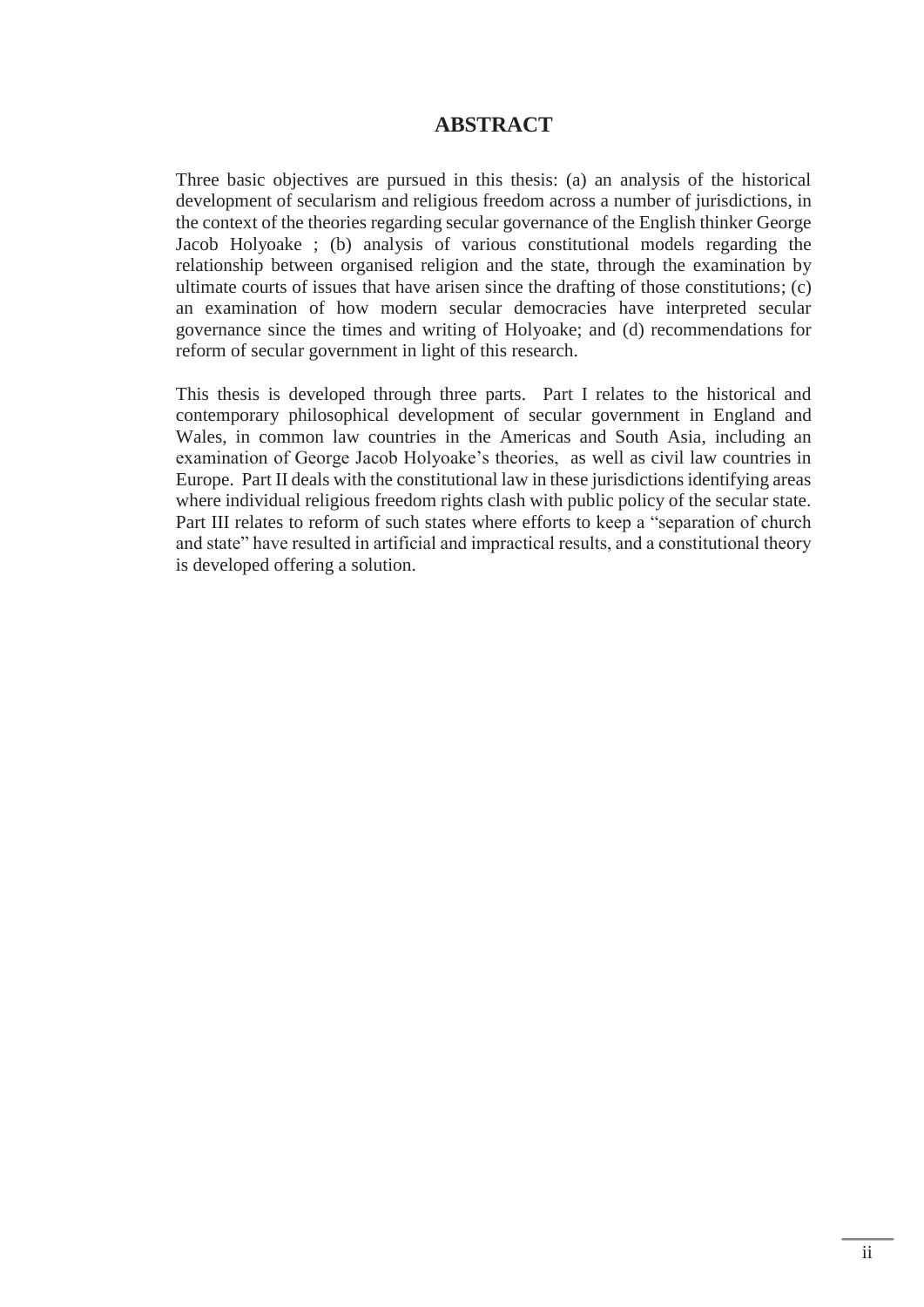### **CERTIFICATION OF THESIS**

I certify that the ideas, experimental work, results, analyses, software and conclusions reported in this dissertation are entirely my own effort, except where otherwise acknowledged. I also certify that the work is original and has not been previously submitted for any other award, except where otherwise acknowledged.

Signature of Candidate

#### **Anthony Paul Meacham**

\_\_\_\_\_\_\_\_\_\_\_\_\_\_\_\_\_\_\_\_\_\_\_\_\_\_\_\_\_\_\_\_\_\_

\_\_\_\_\_\_\_\_\_\_\_\_\_\_\_\_\_\_\_\_\_\_\_\_\_\_\_\_\_\_\_\_\_\_\_

28 February 2014

ENDORSEMENT

Signature of Supervisor/s

\_\_\_\_\_\_\_\_\_\_\_\_\_\_\_\_\_\_\_\_\_\_

Date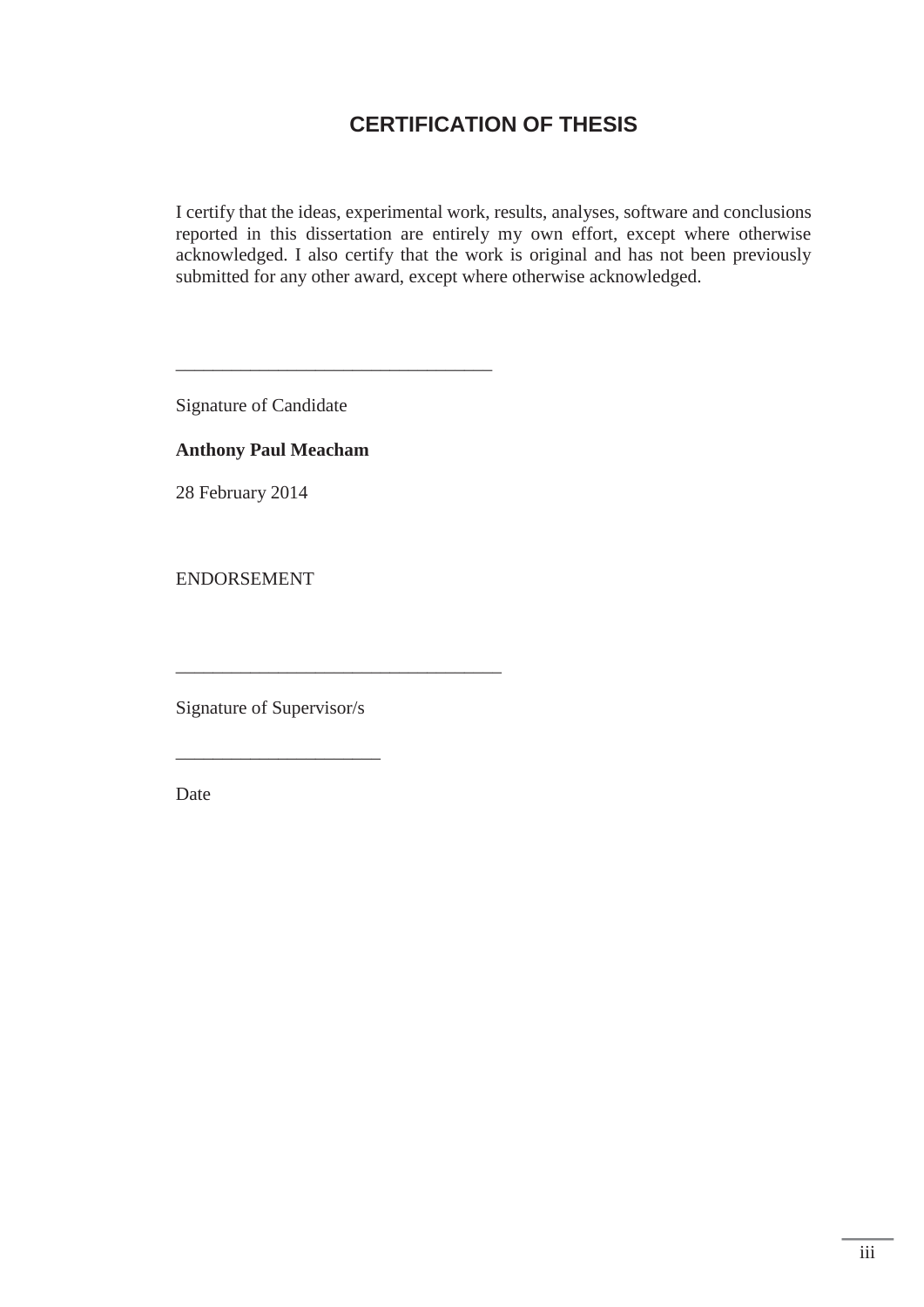#### **PREFACE**

This thesis developed from an interest I developed in constitutionally guaranteed religious freedom rights that originated with my Master degree studies. I found it interesting that, whilst specific issues such as the wearing of headscarves in the public sphere in France were evaluated in that country's context, no real comparison had been made across multiple jurisdictions to consider what issues other countries had in this area, and how they were addressed. I was curious about not only how other secular democracies addressed this issue, but more broadly, how other expressions of religious activity that ran counter to public policy were handled by the state, $<sup>1</sup>$  whether the rights</sup> were extinguished, impaired, or accommodated, and what impact this had on other rights i.e. were religious rights advanced or given preference over other rights contained in the various constitutions.

I have always had an interest in the rights of minority viewpoints in a modern secular democracy relative to the collective will of the majority. The issue is often in the media, particularly when these views are made in the public square and for some reason cause conflicts with other individuals or the state. I had noted however that often these views are expressed intra-jurisdictionally, and my literature review determined there is little comparison of the religious freedom provisions of diverse secular states, the exception being perhaps Jacobsohn's Wheel of Law,<sup>2</sup> which examined the USA, India and Israel.

This thesis provides the opportunity to look at the treatment of religious pluralism in modern societies, particularly those where the changes have been gradual over perhaps the last half century, causing those communities to re-examine judicially the basic understanding and assumptions made about what the broad religious freedom provisions with their constitutions mean, and whether that meaning has changed over time in line with the increase in pluralism within those societies.

In doing so I hope to add to the scholarship in this area, particularly that done in Australia, India and the United States. I trust that the results of this thesis will show that the understandings of religious freedom have expanded to include a broader understanding of religion and religion and its role in society, as well as the increasing recognition of those who choose not to participate in religion, but who also have a role in the public sphere.

I have based this thesis on the law available to me at Canberra on 28 February 2014.

Tony Meacham Theodore, Australian Capital Territory 28 February 2014.

 $\overline{a}$ 

<sup>&</sup>lt;sup>1</sup> By 'state', for the purposes of this thesis. I mean 'sovereign state'.

<sup>2</sup> Gary Jeffrey Jacobsohn, *The Wheel of Law: India's Secularism in Comparative Constitutional Context* (Princeton University Press, 2003), which compared three countries (India, the United States and Israel).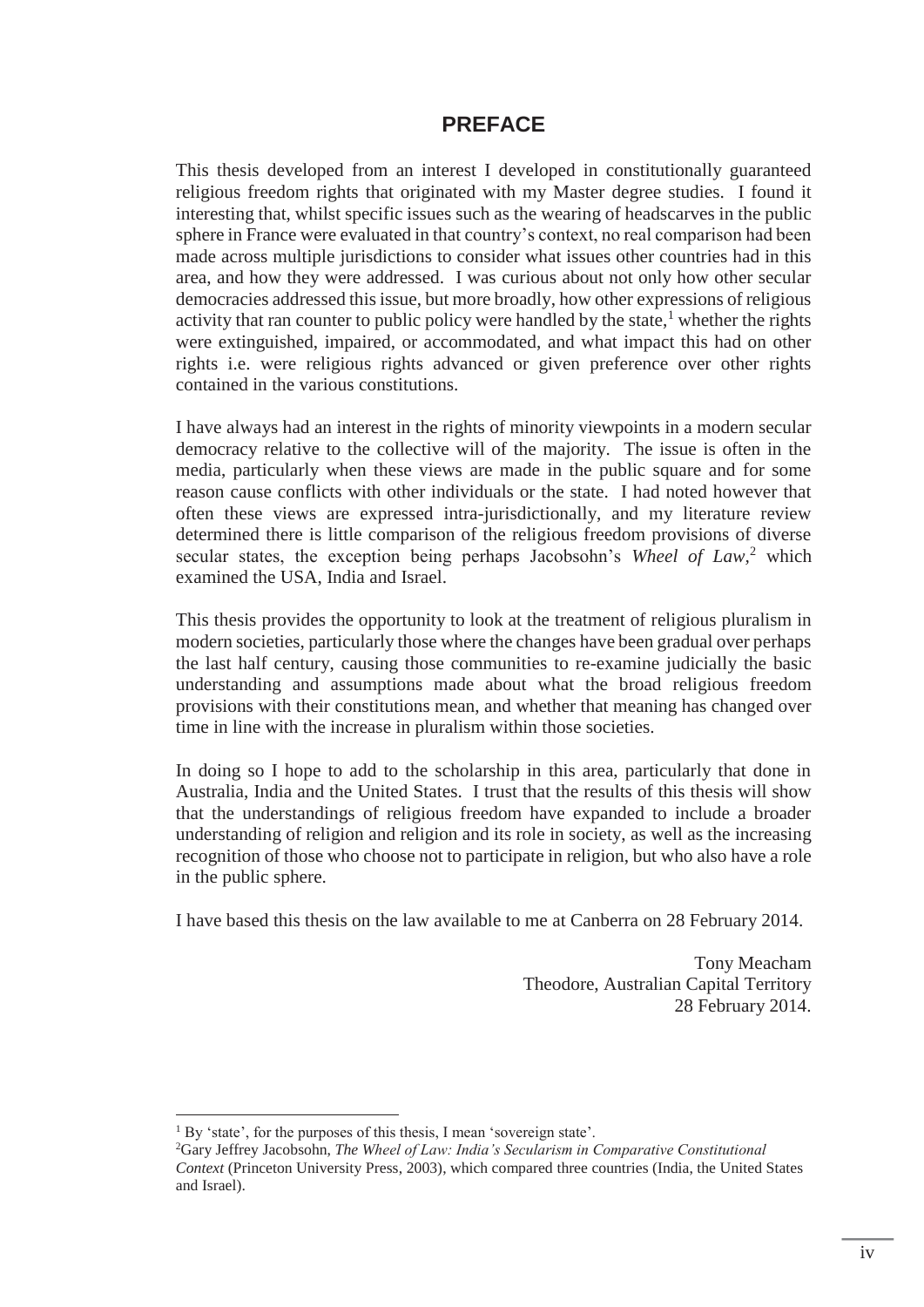### **ACKNOWLEDGEMENTS**

There have been so many people who have helped me in some way in this project of mine without whom I would not have completed the task. Foremost, I would like to express my deepest appreciation and thanks to my advisor Professor Reid Mortensen, Head of the School of Law and Justice at the University of Southern Queensland. You took me on as a candidate readily on transfer from another university, and have since provided me with a level of guidance, patience and advice that I will always remember. Without your supervision and constant help, this PhD thesis would not have been possible.

A would like to express my sincere gratitude to my wife, Dr Visalakshi Sen. She knows as much as I how long this journey from start to submission has been, and has supported me all along the way. I thank her for all she has given and sacrificed to allow me to complete this project. I owe her a great deal.

A special thanks to my family. Words cannot express how grateful I am to my parents who brought me up in an environment of learning which has carried through my life, and for their sacrifices in raising me. I thank my father, Maurie Meacham, for his support of my education over many years and his active interest, and my late mother Betty Meacham who gave me my love of reading and who had no doubt I would succeed. To my son, Sean Meacham, who always believed the old man could do this, thanks for the words of support. To Dr Arundhuti Sen and Dr Dejan-Krešimir Bučar, you have given me words of support for my endeavours for as long as I have known you, and have made the load lighter along the way.

Finally I would like to thank all of my friends who supported me by word and in writing, and encouraged me to strive towards my goal.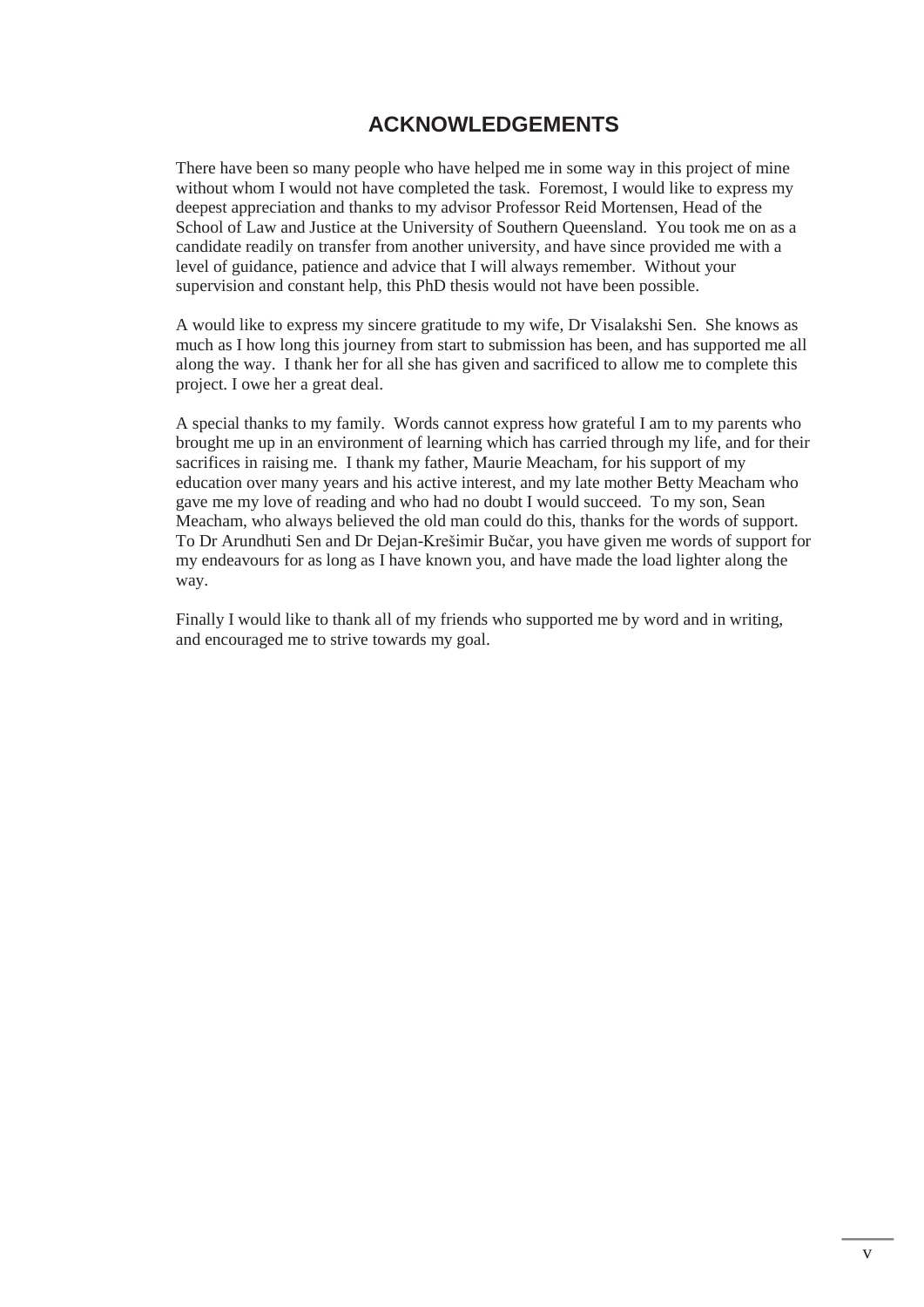## TABLE OF CONTENTS

|                                                    | THEORETICAL DEVELOPMENT OF THE SECULAR STATE AND     |  |  |  |
|----------------------------------------------------|------------------------------------------------------|--|--|--|
|                                                    |                                                      |  |  |  |
|                                                    |                                                      |  |  |  |
| L                                                  |                                                      |  |  |  |
| H                                                  |                                                      |  |  |  |
|                                                    |                                                      |  |  |  |
|                                                    |                                                      |  |  |  |
| L                                                  |                                                      |  |  |  |
| $\mathbf{I}$                                       |                                                      |  |  |  |
| III                                                |                                                      |  |  |  |
| IV                                                 |                                                      |  |  |  |
| V                                                  |                                                      |  |  |  |
| VI                                                 |                                                      |  |  |  |
| <b>VII</b>                                         |                                                      |  |  |  |
|                                                    |                                                      |  |  |  |
|                                                    |                                                      |  |  |  |
| L                                                  | MODERN INTERPRETATIONS OF WHAT IS A SECULAR STATE 35 |  |  |  |
| $\mathbf{I}$                                       |                                                      |  |  |  |
| III                                                |                                                      |  |  |  |
| IV                                                 |                                                      |  |  |  |
| V                                                  |                                                      |  |  |  |
| VI.                                                | DOES IT MATTER WHAT FORM THE SECULAR STATE TAKES?57  |  |  |  |
| PART II: CONFLICTS BETWEEN THE STATE AND RELIGIOUS |                                                      |  |  |  |
|                                                    |                                                      |  |  |  |
|                                                    |                                                      |  |  |  |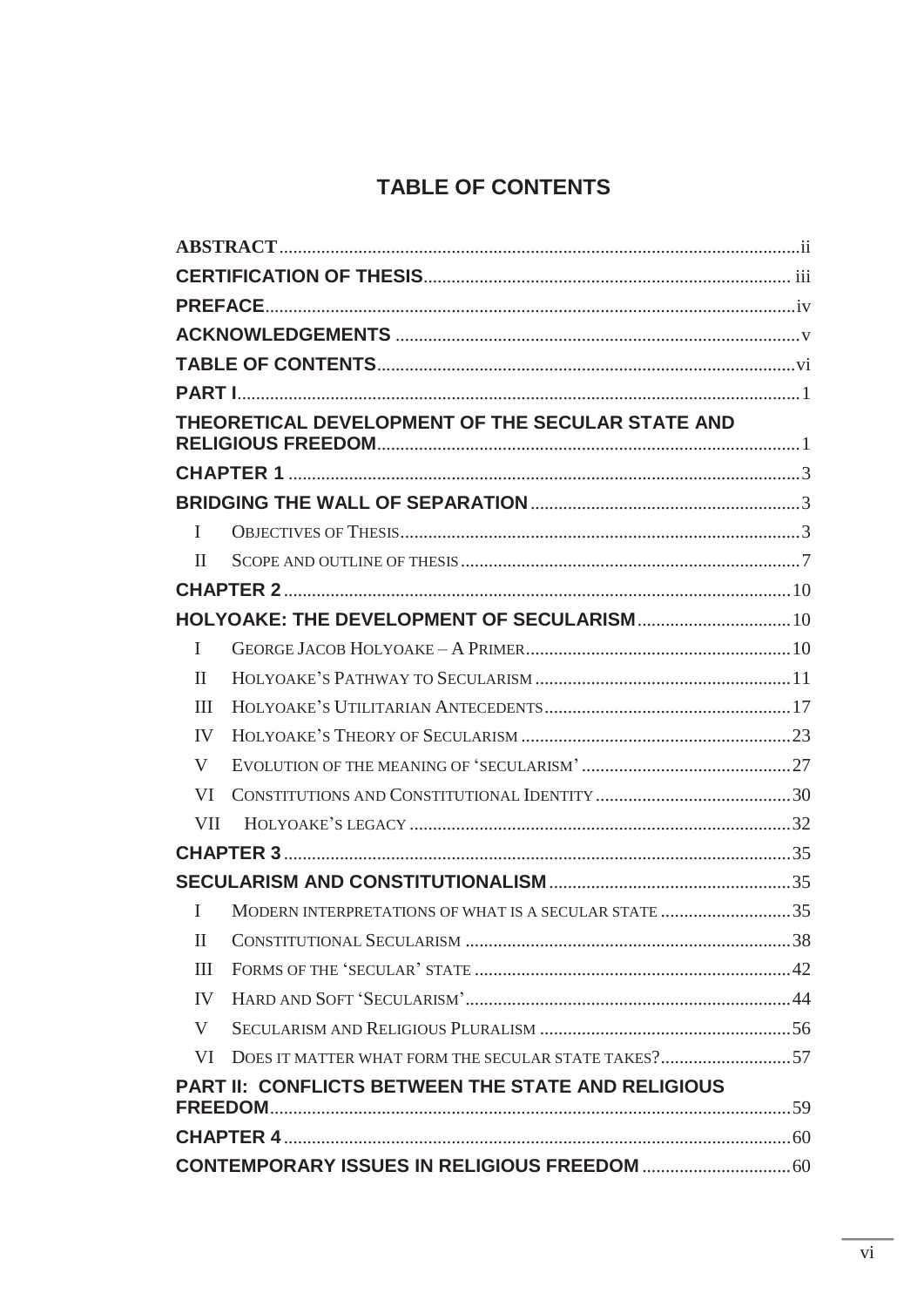| $\mathbf I$                                                 |                                                                          |  |  |  |
|-------------------------------------------------------------|--------------------------------------------------------------------------|--|--|--|
| $\mathbf{I}$                                                |                                                                          |  |  |  |
| Ш                                                           |                                                                          |  |  |  |
| IV                                                          |                                                                          |  |  |  |
| V                                                           | EFFORTS TO MOULD A PUBLIC CULTURE - CLASHES WITH RELIGIOUS FREEDOM<br>67 |  |  |  |
|                                                             |                                                                          |  |  |  |
|                                                             |                                                                          |  |  |  |
|                                                             | SECULARISM AND THE LIMITS TO RELIGIOUS EXPRESSION                        |  |  |  |
| $\mathbf I$                                                 |                                                                          |  |  |  |
| $\mathbf{H}$                                                | LIMITS ON RELIGIOUS FREEDOMS FOR THE PURPOSES OF PUBLIC ORDER 76         |  |  |  |
| III                                                         |                                                                          |  |  |  |
| IV                                                          | LIMITATIONS ON MINORITY RELIGIOUS SECTS BASED ON PUBLIC ORDER 84         |  |  |  |
| V                                                           | THE NEED FOR CONSTITUTIONAL BALANCING OF CONFLICTING INTERESTS 87        |  |  |  |
|                                                             |                                                                          |  |  |  |
|                                                             |                                                                          |  |  |  |
| I                                                           |                                                                          |  |  |  |
| $\mathbf{I}$                                                |                                                                          |  |  |  |
| Ш                                                           | STATE FEAR OF BEING IDENTIFIED WITH RELIGION - RELIGIOUSLY IDENTIFIABLE  |  |  |  |
| IV.                                                         | IS THERE A LEGITIMATE BASIS FOR LIMITATIONS TO THE MANIFESTING OF        |  |  |  |
|                                                             |                                                                          |  |  |  |
|                                                             |                                                                          |  |  |  |
| Ι.                                                          |                                                                          |  |  |  |
| $\mathbf{I}$                                                |                                                                          |  |  |  |
| Ш                                                           |                                                                          |  |  |  |
| IV                                                          | DIRECTED RELIGIOUS CURRICULUM IN PUBLIC SCHOOLS 133                      |  |  |  |
|                                                             |                                                                          |  |  |  |
|                                                             | <b>EFFORTS TO MOULD A PUBLIC CULTURE BASED ON RELIGION 137</b>           |  |  |  |
|                                                             |                                                                          |  |  |  |
| $\mathbf{I}$                                                | CONSTITUTIONAL PROVISIONS TO BENEFIT RELIGIOUS COMMUNITIES137            |  |  |  |
| Ш                                                           |                                                                          |  |  |  |
| IV                                                          |                                                                          |  |  |  |
| V                                                           |                                                                          |  |  |  |
|                                                             |                                                                          |  |  |  |
| <b>MODERN SECULARISM: THE REMOVAL OF THE WALL IN FAVOUR</b> |                                                                          |  |  |  |
|                                                             |                                                                          |  |  |  |